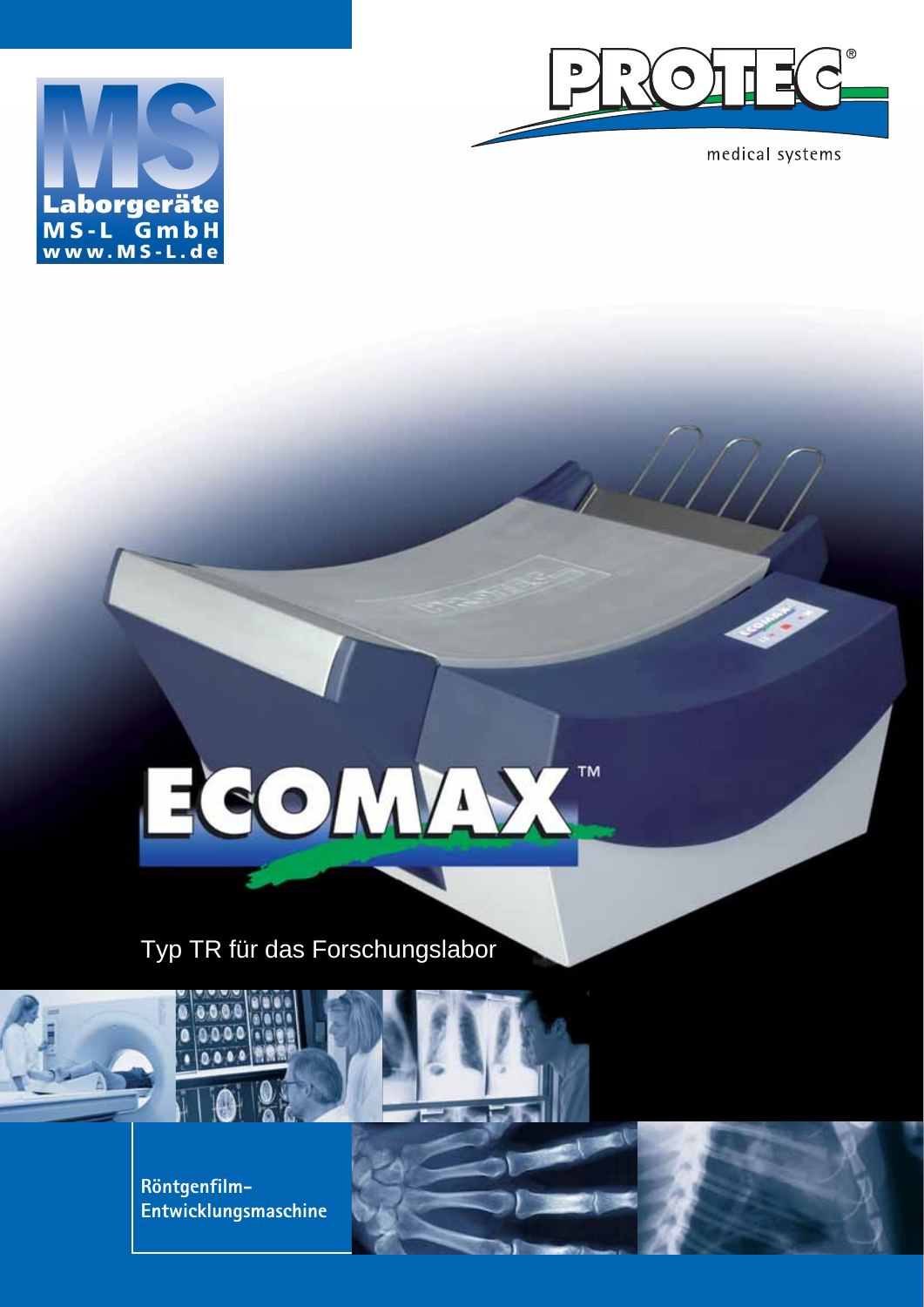# **Qualität hat einen Namen: PROTEC® Medizintechnik.**

**Im Display wird die Betriebsbereitschaft angezeigt. Zusätzlich ertönt ein akustisches Signal.**

*When the processor is ready to process film, a light in the display flashes and in addition there is an acoustic sound.*



**Durch kleinere Chemikalientanks wird die Oxidation verringert. Das spart Chemie und schützt die Umwelt.**

*Due to smaller chemical tanks, chemistry oxidation is reduced. This means: economical savings and environmental friendlyness.*

**Leichter Zugang zu allen wartungsbedürftigen Komponenten. Das spart Zeit und reduziert die Wartungskosten.**

*All components in the Ecomax are easily accessible. This saves down time and also helps reduce maintenance costs.*





# **Genial einfach**

Bei der ECOMAX™ Filmentwicklungsmaschine sind werkseitig alle Parameter, die die Bildqualität beeinflussen, auf optimale Werte eingestellt. Dadurch wird die Bedienung noch einfacher und Bedienfehler sind nahezu ausgeschlossen. Einfach den Stecker in die Steckdose stecken, Chemikalien in die Maschine füllen und schon ist die ECOMAX™ betriebsbereit. Einfach genial.

## **Einzigartiges Designkonzept**

Nicht nur das äußere Design der ECOMAX™ besticht durch seine Neuartigkeit. Die Neuerungen in den Details wie z.B. das Rack-Design und die Gestaltung der Chemikalienbäder haben alle nur ein Ziel: Optimale Bildqualität. PROTEC's Ingenieure haben es geschafft, das Filmentwicklungs-Know-How von über 20 Jahren in idealer Weise mit modernsten Fertigungsmethoden zu kombinieren. Das Resultat heißt ECOMAX™.

# **Ökologisch und Ökonomisch**

Das ECO in ECOMAX™ kommt nicht von ungefähr. Die kleinen Entwickler und Fixierer-Tanks verhindern die Oxidation großer Mengen von Chemikalien. Das hilft Geld zu sparen und tut der Umwelt gut. Zusätzlich wird die optimale Regeneriermenge automatisch an den jeweiligen Filmdurchsatz angepasst. Wird kein Film entwickelt, ruht die ECOMAX™ im Stand-by Modus.

#### **Alles was man braucht**

Mehr Entwicklungsmaschine wird eigentlich nicht gebraucht. Wie von PROTEC® gewohnt, wird die ECOMAX™ mit komplettem Zubehör ausgeliefert. Alle Parameter sind voreingestellt. Funktionen wie Antikristallisation und Antioxidation verstehen sich ebenso von selbst, wie die permanente Chemikalien-Umwälzung. So wird die Betriebsbereitschaft auch im Stand-by Modus erhalten und eine konsistent gute Bildqualität erreicht.



**Röntgenfilm-Entwicklungsmaschine** *X-ray film processor*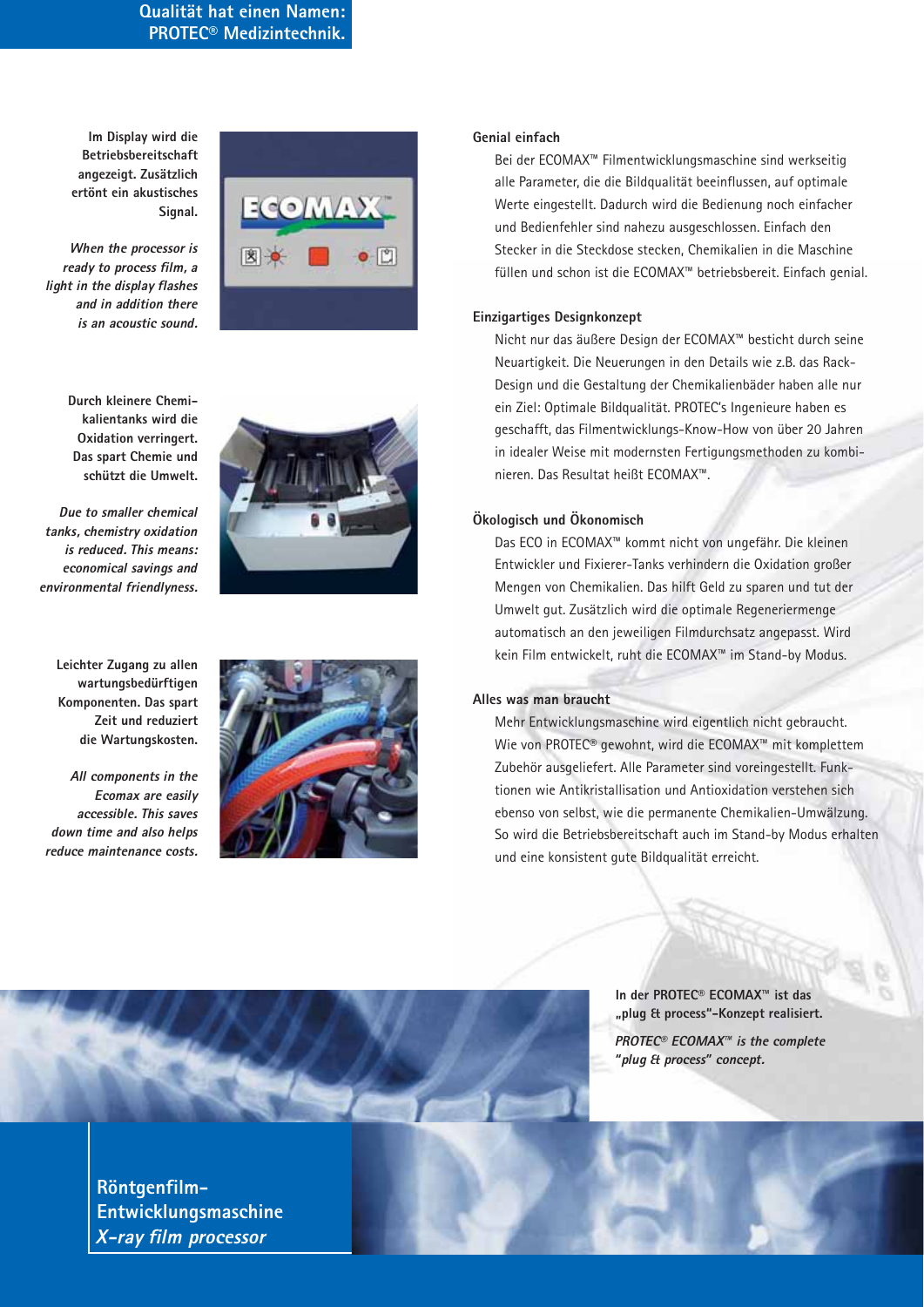*Quality leads to success: worldwide.*

# *Simply Ingenious*

*All parameters of the ECOMAX™ x-ray film processor influencing image quality are factory set to optimal values. This makes the operation easier and reduces operator error. Just plug in the new processor and fill it with chemicals and the ECOMAX™ is ready for operation. So Ingeniously Simple.*

# *Unique Design Concept*

*Not only is the outer design of the ECOMAX™ aesthetically pleasing, all technical innovations of the ECOMAX™ have only one aim: "Optimal Image Quality". This includes the new roller rack design and the re- shaping of the chemical tanks. Protec's engineers have a combined experience of more than 20 years in film processor design. In this new design we have included the very latest manufacturing methods. The result is the new ECOMAX™.*

# *Ecological and Economic*

*The ECO in ECOMAX™ is not a coincidence. The small re-shaped developer and fixer tanks reduce oxidation of large quantities of chemicals. This helps to save money and is good for the environment. In addition the replenishment rate is automatically adjusted to the actual processed film quantity in an optimal way. When no film is being processed the ECOMAX™ will be resting in stand-by mode.*

#### *All You Need*

*The ECOMAX™ comes complete with all accessories and the processing parameters are preset in the factory. The processor functions like anti-crystallisation, anti-oxidation and the permanent circulation of the chemistry are included. The ECOMAX™ stays operational and produces consistently good image quality even after being in stand-by mode for a long period of time.*

> **In der Einfachheit liegt die höchste Vollendung: ECOMAX™.** *Simplicity is the ultimate perfection: ECOMAX™*



**Durch das neuartige Rack Design werden die Filme noch schonender transportiert.**

*The innovative roller rack design ensures a more gentle film path.*



**Die Kombination der neuen Racks mit den völlig neu gestalteten Chemikalientanks optimiert die Bildqualität.**

*The combination of innovative roller rack design and the newly shaped chemical tanks result in optimal image quality.*